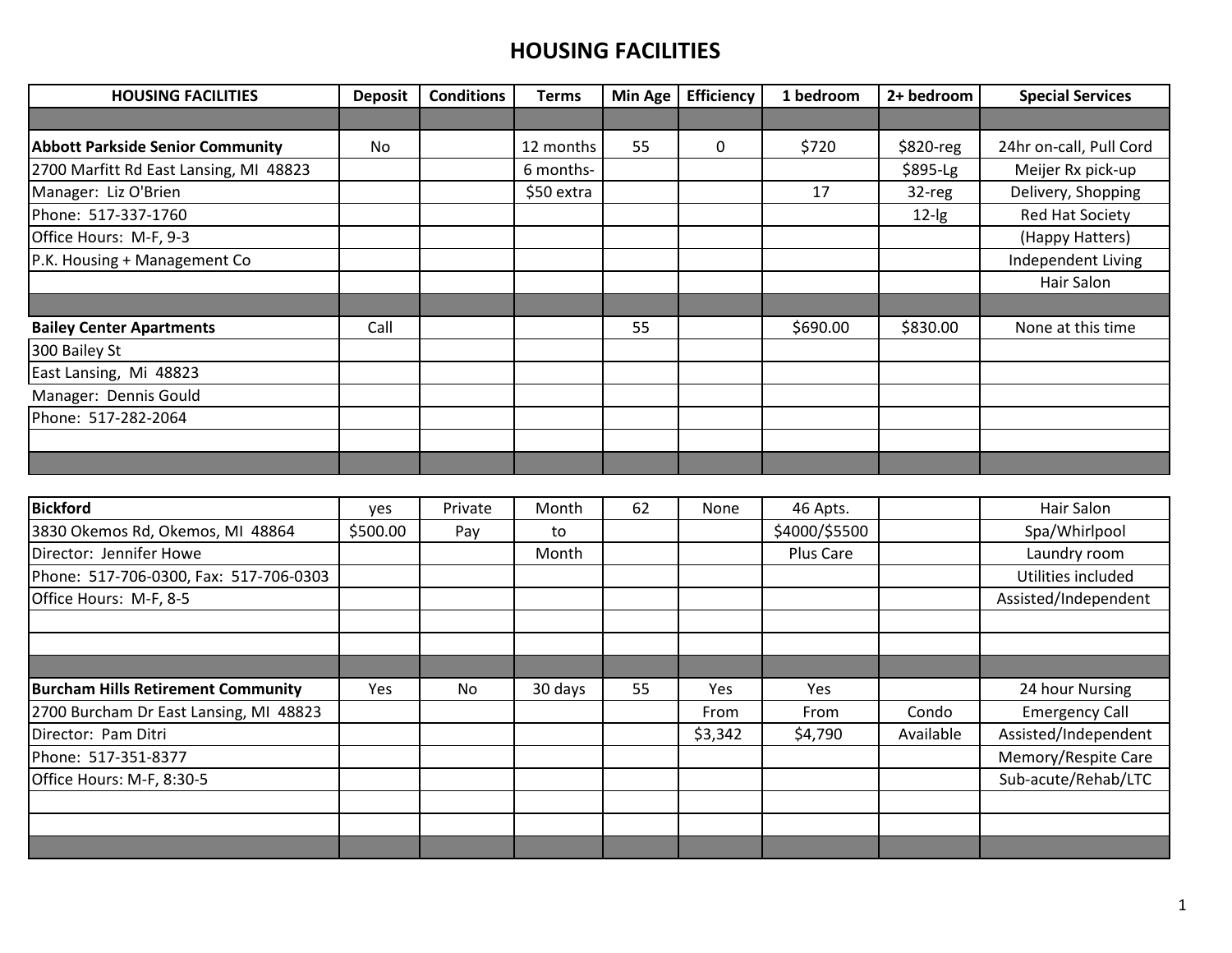| <b>East Glen</b>                       | Yes | <b>Yes</b>     | Year, then | 62 or    | None |           |       | 24 hour-on call          |
|----------------------------------------|-----|----------------|------------|----------|------|-----------|-------|--------------------------|
| 1801 N Hagadorn East Lansing, MI 48823 |     | HUD-Sec 8      | Mo. - Mo.  | Disabled |      | max-\$769 | \$918 | Blood pressure 2x mo.    |
| Manager: Anna Falkner                  |     | <b>VOUCHER</b> |            |          |      |           |       | Pull cords               |
| Phone: 517-337-2009, Fax: 337-1501     |     |                |            |          |      |           |       | TCOA meal site           |
| Office Hours: M-F, 8-4                 |     |                |            |          |      |           |       | Podiatry every other mo. |
| California Commercial Investment       |     |                |            |          |      |           |       | On bus line              |
|                                        |     |                |            |          |      |           |       | 2 elevators              |
|                                        |     |                |            |          |      |           |       | Laundry on every floor   |
|                                        |     |                |            |          |      |           |       |                          |

| <b>Friendship Manor</b>                | Yes   | Yes          | 12 months | 55          | none    | \$705-\$725             | \$780      | 24 hour-on call             |
|----------------------------------------|-------|--------------|-----------|-------------|---------|-------------------------|------------|-----------------------------|
| 200 Friendship Circle Lansing MI 48912 |       | (some)       |           |             |         |                         |            | <b>Tri-County Meal Site</b> |
| Manager: Amy Ackley                    |       | <b>MSHDA</b> |           |             |         |                         |            | <b>Pull Cords</b>           |
| Phone: 517-351-7540, Fax: 351-6016     |       |              |           |             |         |                         |            | <b>Bus transportation</b>   |
| Office Hours: M-F, 10-5                |       |              |           |             |         |                         |            |                             |
| Owner/Operator: First Housing Corp     |       |              |           |             |         |                         |            |                             |
| 6 story high-rise                      |       |              |           |             |         |                         |            |                             |
|                                        |       |              |           |             |         |                         |            |                             |
| <b>Grange Acres</b>                    | Yes   | <b>HUD</b>   | 1 year    | $62+$       | None    | Yes                     | Yes        | 24 Hour-on call             |
| 1747 Hillcurve; Haslett, MI 48912      |       | Sec. 8       |           | 50/disabled |         | Income                  | Income     | Service Coordinator         |
| Manager: Mary Arnett                   |       | Sec 221.d.3  |           |             |         | Adjusted                | Adjusted   | Tri-City Meal Site M-W-F    |
| Phone: 517-339-9321                    |       |              |           |             |         | <b>HUD</b>              | <b>HUD</b> |                             |
| Office Hours: M-F, 9-5                 |       |              |           |             |         |                         |            |                             |
| One floor, duplex style                |       |              |           |             |         |                         |            |                             |
|                                        |       |              |           |             |         |                         |            |                             |
| Independence Village                   | \$500 | No           | 30 Days   | 55          |         |                         |            | 24 Hour pull cord           |
| 2530 Marfitt East Lansing, MI 48823    |       |              |           |             | From    | From                    | From       |                             |
| Manager: Maggie Quinn                  |       |              |           |             | \$2,460 | \$3,080                 | \$4,485    | Home Health available       |
| Phone: 517-337-0066                    |       |              |           |             |         | based on square footage |            | 3 meals per day             |
| Office Hours: 24 hrs                   |       |              |           |             |         |                         |            | Transportation              |
|                                        |       |              |           |             |         |                         |            | <b>HSK/Linen Service</b>    |
|                                        |       |              |           |             |         |                         |            | All Utilities/Cable TV      |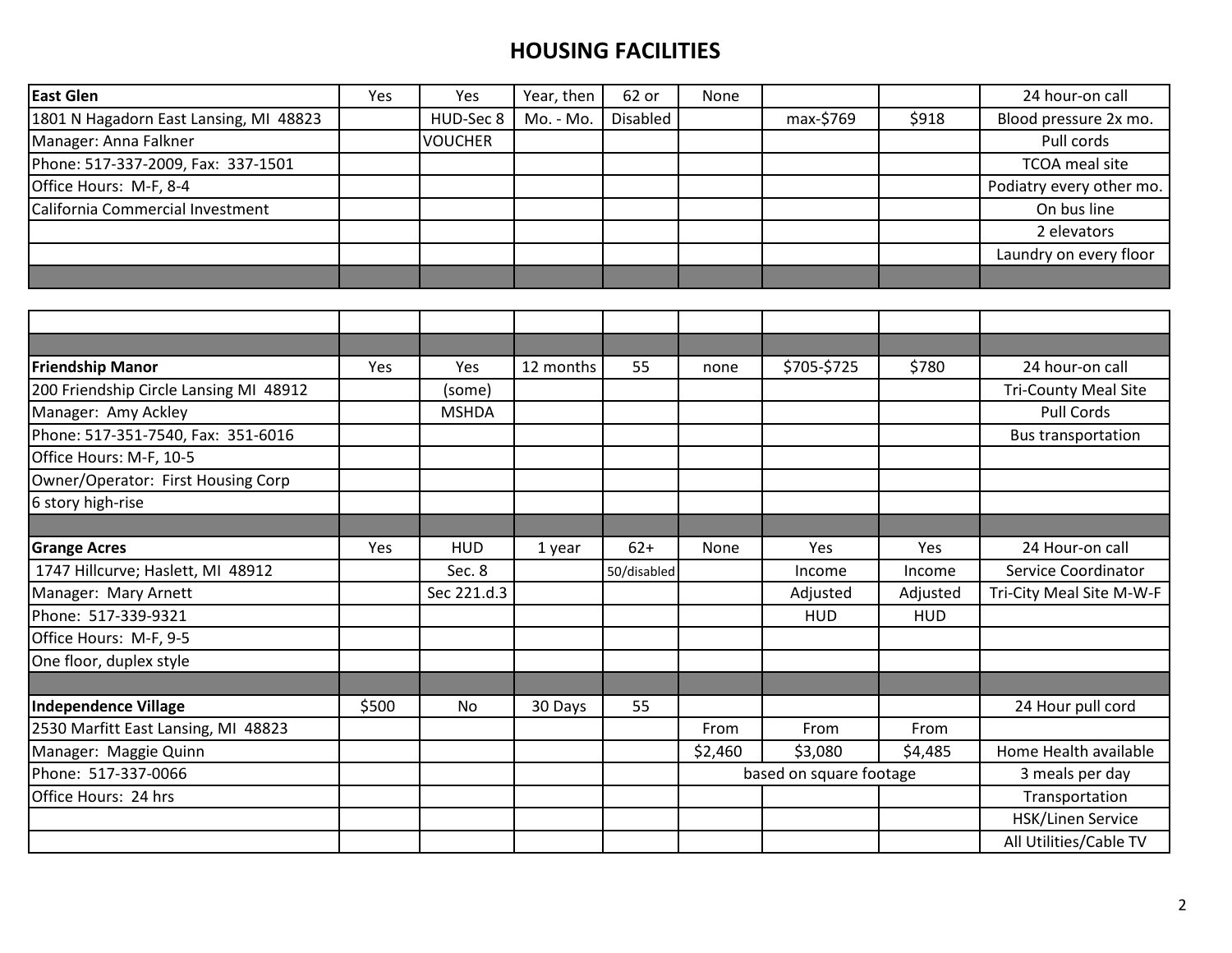| <b>HOUSING FACILITIES</b>                | <b>Deposit</b> | <b>Conditions</b> | <b>Terms</b> | <b>Min Age</b> | <b>Efficiency</b>          | 1 bedroom                                | 2+ bedroom | <b>Special Services</b>      |
|------------------------------------------|----------------|-------------------|--------------|----------------|----------------------------|------------------------------------------|------------|------------------------------|
|                                          |                |                   |              |                |                            |                                          |            |                              |
| The Marquette                            | <b>No</b>      | <b>No</b>         | 90 Days      | 55             |                            |                                          |            | See brochure                 |
| 5968 Park Lake Rd East Lansing, MI 48823 |                |                   | Then Monthly |                | From \$2,000-\$4,000       |                                          |            | Planned activities           |
| Manager: Kathleen Arnold                 |                |                   |              |                | Based on size and location |                                          |            | 24/7 Monitor                 |
| Phone: 517-339-1532, Fax: 517-339-1539   |                |                   |              |                |                            |                                          |            |                              |
| Office Hours: M-F, 7:30a-730p            |                |                   |              |                |                            |                                          |            |                              |
|                                          |                |                   |              |                |                            |                                          |            |                              |
|                                          |                |                   |              |                |                            |                                          |            |                              |
|                                          |                |                   |              |                |                            |                                          |            |                              |
|                                          |                |                   |              |                |                            |                                          |            |                              |
|                                          |                |                   |              |                |                            |                                          |            |                              |
| <b>Marsh Pointe</b>                      | \$300          | <b>Tax Credit</b> | 12 months    | 55             | none                       | \$699                                    | \$800      | 24 hour pull cord            |
| 5895 Marsh Rd Haslett MI 48840           |                | Section 42        | then         |                |                            |                                          |            | Caterer lunch M-F \$6.50     |
| Manager: Amy Taylor-Adams                |                | Section 8         | Yearly       |                |                            | Income limitations                       |            | <b>Beauty Salon</b>          |
| Phone: 517-339-0440, Fax: 989-400-4551   |                | <b>MSHDA</b>      |              |                |                            |                                          |            |                              |
| Office Hours: M-F, 8-5                   |                | vouchers          |              |                |                            |                                          |            |                              |
| Opened-1997                              |                |                   |              |                |                            |                                          |            |                              |
| <b>KMG Prestige</b>                      |                |                   |              |                |                            |                                          |            |                              |
|                                          |                |                   |              |                |                            |                                          |            |                              |
| <b>Meridian Stratford Place Apts</b>     | \$350          | Section 42        | Yearly       | 55             | None                       | \$473-40%                                | \$563-40%  | <b>Income Restriction</b>    |
| 2790 Sirhal Dr East Lansing, MI 48823    |                | Property          |              |                |                            | \$541-45%                                | \$643-40%  | 24 hour on call              |
| Manager: Lisa Darrow                     |                | Section 8         |              |                |                            | \$741-60%                                | \$883-60%  | Pet Friendly                 |
| Phone: 517-333-2472, Fax: 517-333-7179   |                | <b>MSHDA</b>      |              |                | Income:                    |                                          |            | <b>Non-Smoking Community</b> |
| Office Hours: M-F, 8:30-5:30             |                | vouchers          |              |                |                            | 1 person \$21,440-2 person \$24,480      |            |                              |
| manager@meridianstratford.com            |                |                   |              |                |                            | 1 person \$24,120-2 person \$27,540      |            |                              |
| <b>Whitney Management Corp</b>           |                |                   |              |                |                            | 1 person \$32,160-2 person \$36,720      |            |                              |
| Opened-2004                              |                |                   |              |                |                            |                                          |            |                              |
|                                          |                |                   |              |                |                            |                                          |            |                              |
| The Willows of East Lansing              | \$2,000        |                   | 30 day       | 65             |                            | \$146-Studio/Day \$167 Deluxe Studio/Day |            | 24 hour Nursing Care         |
| 3500 Coolidge Rd, East Lansing, MI 48823 |                |                   |              |                |                            |                                          |            | All inclusive                |
| Manager: Fredrick Massoll                |                |                   |              |                |                            |                                          |            |                              |
| Phone: 517-203-4042                      |                |                   |              |                |                            |                                          |            |                              |
| Opened-2014                              |                |                   |              |                |                            |                                          |            |                              |